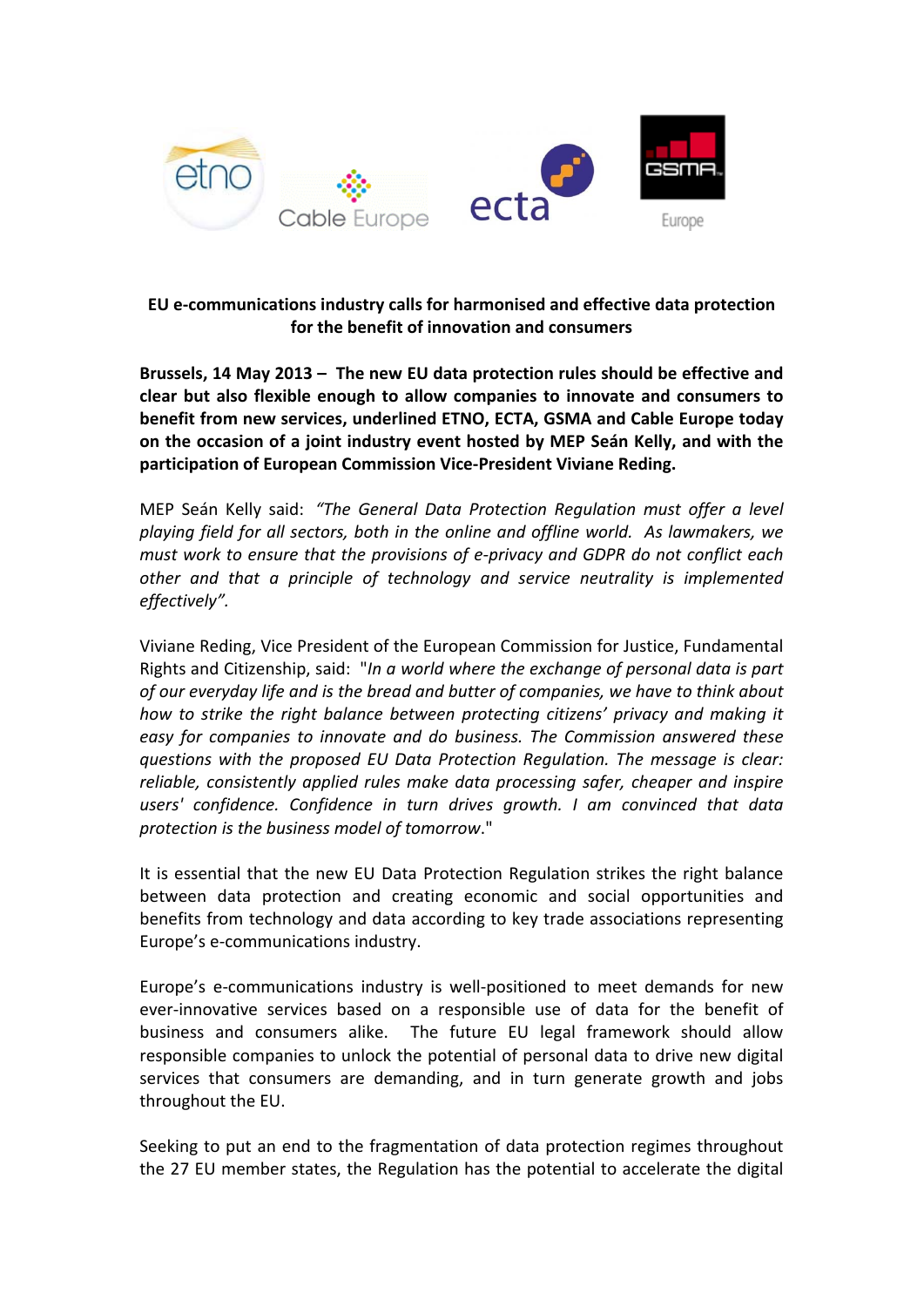single market for telecoms services thereby improving the online experience for European citizens. By offering a consistent data protection level to consumers throughout the EU and beyond, the new Regulation will also reinforce consumer trust and confidence while ensuring that consumers benefit from a clear and strong protection of their personal data.

Consumer confidence will be substantially reinforced by ensuring that EU citizens' personal data shall be granted the same level of protection, regardless of the geographical location or the economic sector of the service provider ("same services, same rules").

As certainty for businesses is vital in today's economic environment, it is also essential to address the inconsistencies between the new Regulation and the ePrivacy Directive, avoiding the introduction of a dual regime for the e‐ communications industry.